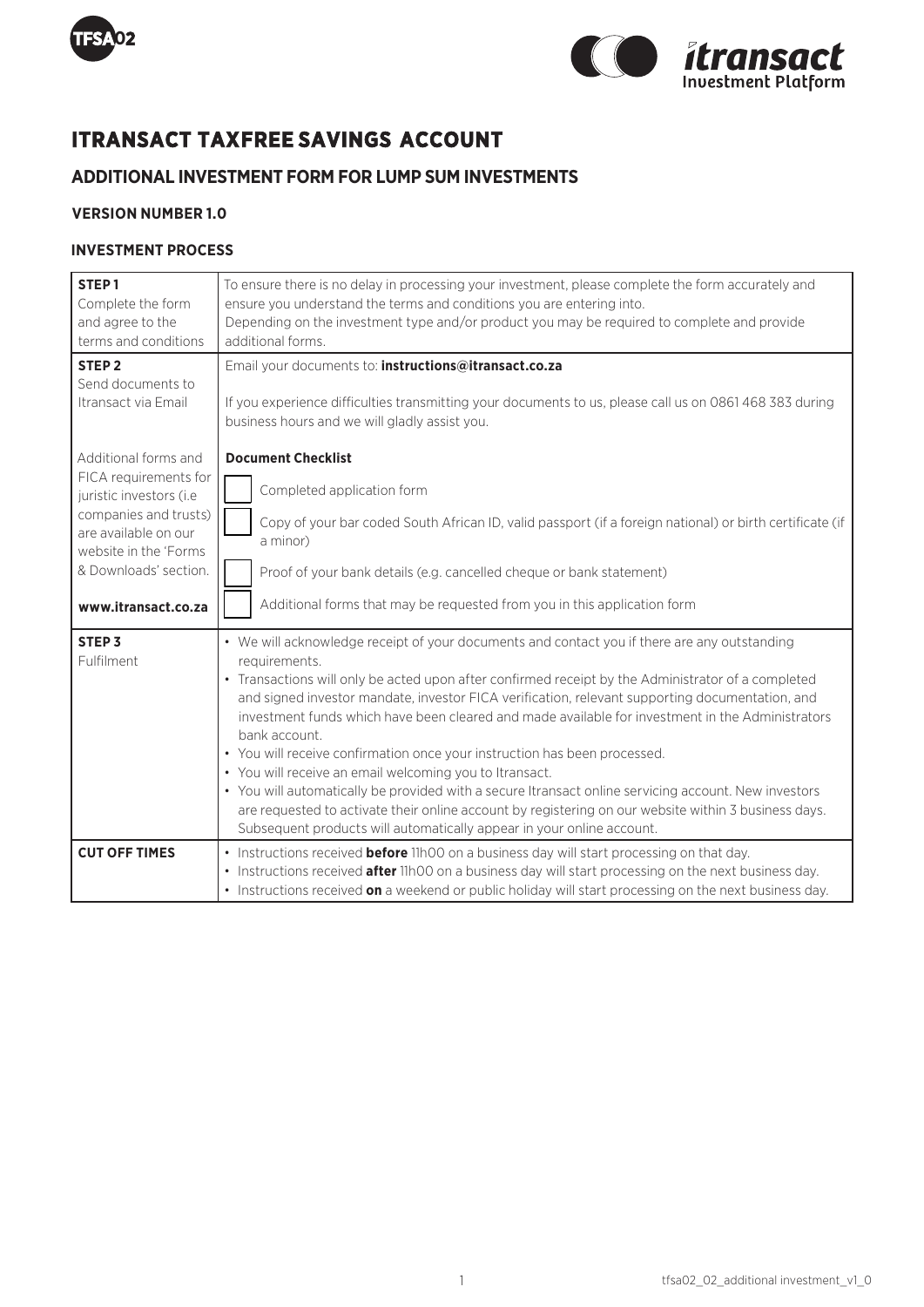

## **SECTION 1: INVESTOR DETAILS**

| Investor Number                                                                                                |                                                                                                                                                                                                                                                                                                  |
|----------------------------------------------------------------------------------------------------------------|--------------------------------------------------------------------------------------------------------------------------------------------------------------------------------------------------------------------------------------------------------------------------------------------------|
| First Name or Trading Name (If a legal entity)                                                                 |                                                                                                                                                                                                                                                                                                  |
|                                                                                                                |                                                                                                                                                                                                                                                                                                  |
| Surname                                                                                                        |                                                                                                                                                                                                                                                                                                  |
|                                                                                                                |                                                                                                                                                                                                                                                                                                  |
|                                                                                                                | If any of your contact details have changed since your initial investment, please provide updated details in the spaces below.                                                                                                                                                                   |
| Cell Phone Number                                                                                              |                                                                                                                                                                                                                                                                                                  |
| Other Contact Number                                                                                           |                                                                                                                                                                                                                                                                                                  |
| Email Address                                                                                                  |                                                                                                                                                                                                                                                                                                  |
|                                                                                                                |                                                                                                                                                                                                                                                                                                  |
| <b>SECTION 2: GENERAL INVESTMENT DETAILS</b>                                                                   |                                                                                                                                                                                                                                                                                                  |
|                                                                                                                |                                                                                                                                                                                                                                                                                                  |
| Source of Funds<br>Salary                                                                                      | Policy<br>Donation<br>Investment<br>Saving                                                                                                                                                                                                                                                       |
| Inheritance                                                                                                    | (Please Specify)<br>Other                                                                                                                                                                                                                                                                        |
| <b>Minimum Recurring Investment R150 (per Security)</b><br>Minimum Lump Sum Investment of R1000 (per Security) |                                                                                                                                                                                                                                                                                                  |
| <b>Method of Payment</b> (Note that no cheques are accepted)                                                   |                                                                                                                                                                                                                                                                                                  |
| Once Off Electronic Collection by the Administrator (Lump Sums Only)                                           |                                                                                                                                                                                                                                                                                                  |
| Please choose the date that the Administrator should collect your once off lump sum amount.                    |                                                                                                                                                                                                                                                                                                  |
| 3rd of the Month<br>15 <sup>th</sup> of the Month                                                              | 25 <sup>th</sup> of the Month                                                                                                                                                                                                                                                                    |
| to increments of R500 000 per collection                                                                       | Once off lump sum collection instructions must be received by the Administrator at least 3 Business Days prior to the chosen collection date.<br>Instructions received after that period will be processed on the next sequential collection date. Note that each lump sum collection is limited |
|                                                                                                                | Lump-sum Investment (Please take note of the restrictions regarding the Itransact bank account details below)                                                                                                                                                                                    |
| additional investment application.                                                                             | <b>Distribution Instructions:</b> Note that distribution instructions which were provided on the original investment application shall apply to this                                                                                                                                             |

### **ITRANSACT BANK ACCOUNT DETAILS**

For security reasons and to comply with the Financial Intelligence Crime Act (FICA) the Administrator must perform certain security checks with you as the investor before it may provide you with the bank details and investor reference to be used by you when making a lump sum investment.

**Once you have received the bank account details and reference number from the Administrator, and have made a payment, you are required to provide the Administrator with the proof of payment (copy of deposit slip or online payment confirmation) by submitting it via email to the email address stated on the first page of this application form. No transaction will be finalised without receiving theproof of deposit.**

Electronic fund transfers are recommended. If you make a deposit by cheque it may undergo a clearing period of between 10 and 15 business days with your bank before the funds are made available for investment.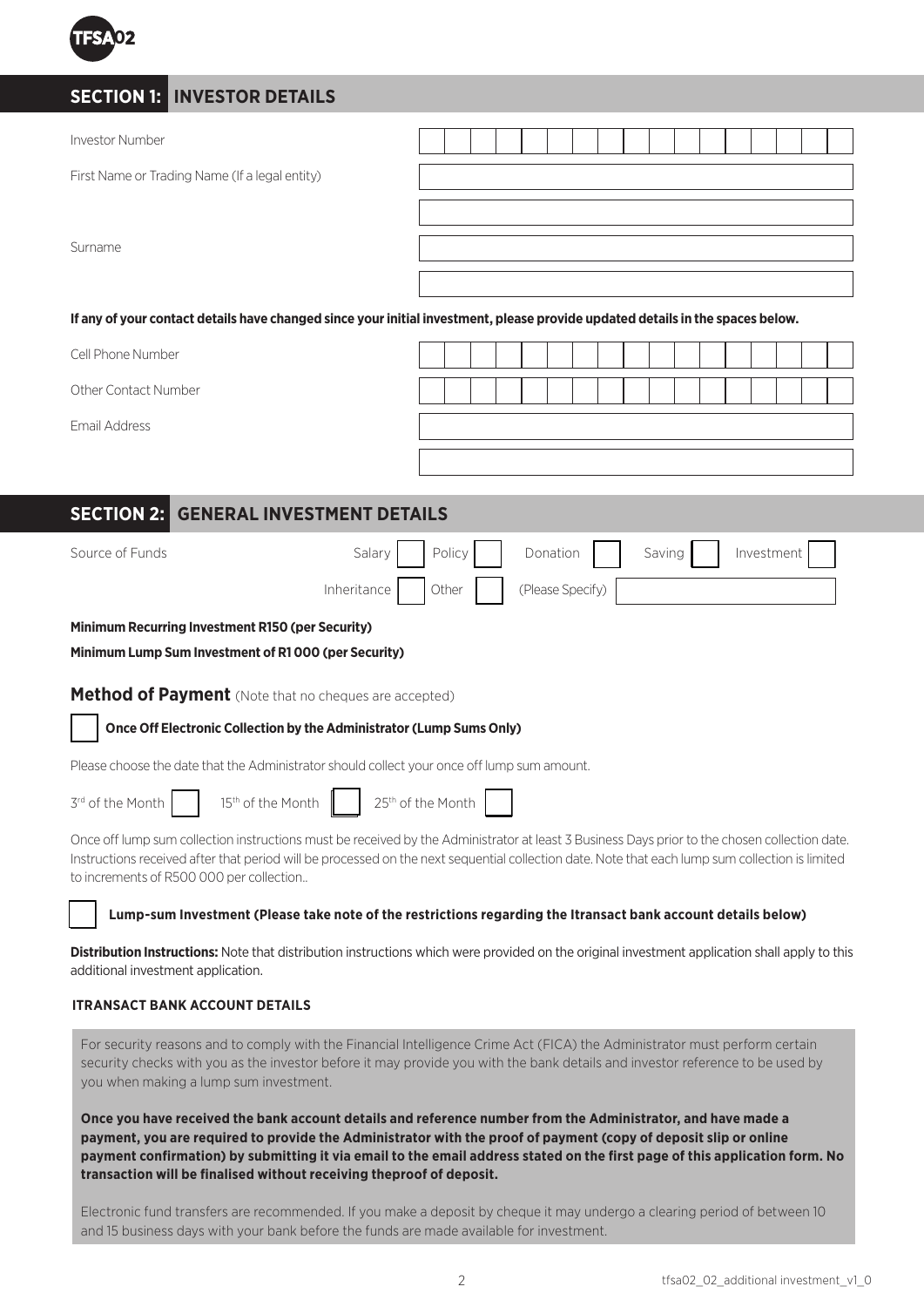

## **SECTION 3: INVESTMENT DETAILS**

| <b>Fund Name</b>                 | Lump Sum Amount | Debit Order Amount | Annual Increase |
|----------------------------------|-----------------|--------------------|-----------------|
| Coreshares Property Income       | R               | R                  | %               |
| Coreshares S&P 500               | R               | R                  | $\%$            |
| FNB Top 40                       | R               | R                  | $\%$            |
| New Funds MAPPS Protect          | R               | R                  | %               |
| <b>Satrix Emerging Markets</b>   | R               | R                  | %               |
| Satrix MSCI World                | R               | R                  | %               |
| Satrix Top 40                    | R               | R                  | $\%$            |
| Sygnia 4th Industrial Revolution | R               | R                  | %               |

I/We hereby request the Administrator to purchase securities for my/our account as follows;

#### Please Note That;

- distributions of less than R100.00 per security will automatically be re-invested;
- all income from total return funds is automatically re-invested in the portfolio on the date of receipt by the asset manager;

### **SECTION 4: BANK DETAILS**

If bank details are different from those which the administrator has on record for the investor, please include proof of bank account details with this form in the form of a copy of a cancelled cheque or current bank statement, not older than 3 months, which reflects the bank name, the account holder's full name and the bank account number. Please note that no credit card or Internet statements will be accepted.

### **Investor Bank Details**

(This bank account must be a South African bank account in the name of the investor or the investor's legal guardian in the case of a minor.)

Name of Account Holder Name of Bank Account Number Branch Name Branch Code Account Type

## **SECTION 5: INVESTOR DECLARATION**

- 1. The latest terms and conditions associated to this product are applicable. The Investor is responsible for ensuring that he/she/it has read and understood them. A copy of these terms and conditions may be requested from the administrator.
- 2. The Investor confirms that all statements made and information provided on this form are correct.

### **Fees and Charges**

#### **Financial Advice Fees and Charges (if applicable)**

Where the Investor has appointed a Financial Services Provider, the Investor acknowledges, confirms, consents to, and instructs the Administrator to pay the following fees and charges;

(If no fees are indicated here, the Administrator will continue to deduct fees according to the original new business application form)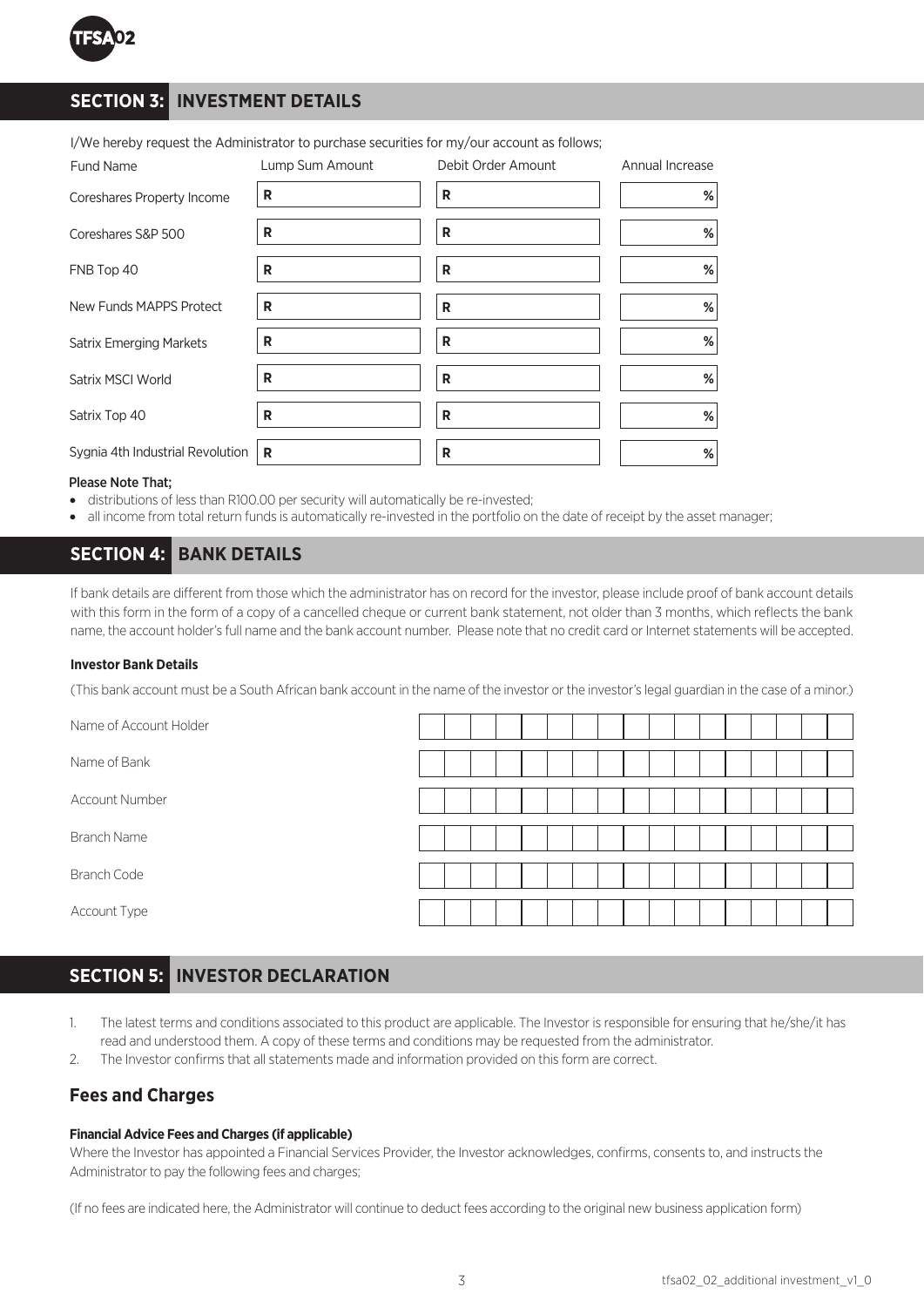

### Initial advice fee (Levied against all investment contributions) (if applicable)

Lump sum

Ongoing annual financial advice fee (Calculated as a percentage of the daily market value of the investment (if applicable)





(Maximum of 1%)

**Administration Fees & Charges**

(The Investor acknowledges, confirms and consents to paying the following fees and charges to the Administrator;)

Annual administration fee calculated as a percentage of the daily market value of the investment and deducted by the Administrator quarterly. The rate at which the fee will be charged shall be determined in accordance with the table below. (Excluding VAT)

| <b>Market Value of Investments</b>  | <b>Rate per Annum</b> |
|-------------------------------------|-----------------------|
| On the first R500 000               | 0.39%                 |
| $\overline{)}$ On the next R500 000 | 0.30%                 |
| On the amount over R1000000         | U 20%                 |

• A trading fee of 0.08% (excluding VAT) shall be charged on the value of all purchase and sale transactions.

• A nominal Investor Protection Levy and Central Securities Depository fee shall be charged for all security purchase and sale transactions.

|                                                                       |  |  |  |  |  |                 |  |  |  | Date (ddmmyyyy) |  |  |  |  |  |  |  |  |  |  |
|-----------------------------------------------------------------------|--|--|--|--|--|-----------------|--|--|--|-----------------|--|--|--|--|--|--|--|--|--|--|
| Signature of Investor or duly authorised person/s for minor investors |  |  |  |  |  |                 |  |  |  |                 |  |  |  |  |  |  |  |  |  |  |
| Print Initials and Surname                                            |  |  |  |  |  |                 |  |  |  |                 |  |  |  |  |  |  |  |  |  |  |
|                                                                       |  |  |  |  |  |                 |  |  |  |                 |  |  |  |  |  |  |  |  |  |  |
|                                                                       |  |  |  |  |  |                 |  |  |  |                 |  |  |  |  |  |  |  |  |  |  |
|                                                                       |  |  |  |  |  |                 |  |  |  |                 |  |  |  |  |  |  |  |  |  |  |
| Signature of third party applicant or authorised representative of a  |  |  |  |  |  | Date (ddmmyyyy) |  |  |  |                 |  |  |  |  |  |  |  |  |  |  |
| legal body (if applicable)                                            |  |  |  |  |  |                 |  |  |  |                 |  |  |  |  |  |  |  |  |  |  |

Print Initials and Surname